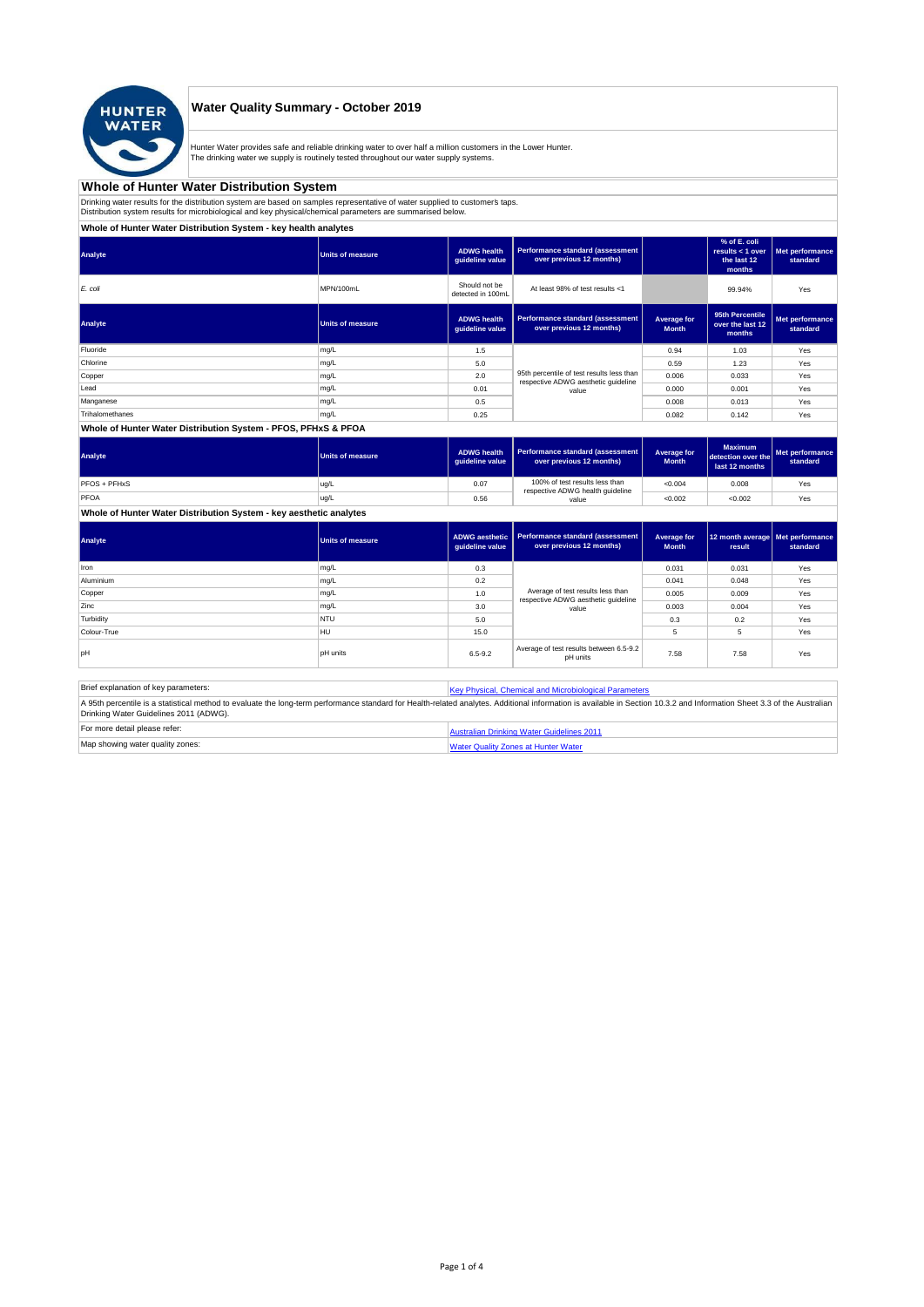# **Water Quality Zones**

| Anna Bay and Nelson Bay Zone - key health analytes |                         |                                       |                                                                                  |                             |                                                           |                             |  |  |  |
|----------------------------------------------------|-------------------------|---------------------------------------|----------------------------------------------------------------------------------|-----------------------------|-----------------------------------------------------------|-----------------------------|--|--|--|
| Analyte                                            | <b>Units of measure</b> | <b>ADWG health</b><br>quideline value | Performance standard (assessment<br>over previous 12 months)                     |                             | % of E. coli<br>results < 1 over<br>the last 12<br>months | Met performance<br>standard |  |  |  |
| E. coli                                            | MPN/100mL               | Should not be<br>detected in 100mL    | At least 98% of test results <1                                                  |                             | 100.00%                                                   | Yes                         |  |  |  |
| Analyte                                            | Units of measure        | <b>ADWG health</b><br>guideline value | Performance standard (assessment<br>over previous 12 months)                     | Average for<br><b>Month</b> | 95th Percentile<br>over the last 12<br>months             | Met performance<br>standard |  |  |  |
| Fluoride                                           | mg/L                    | 1.5                                   |                                                                                  | 0.97                        | 1.03                                                      | Yes                         |  |  |  |
| Chlorine                                           | mg/L                    | 5.0                                   |                                                                                  | 0.53                        | 1.20                                                      | Yes                         |  |  |  |
| Copper                                             | mg/L                    | 2.0                                   | 95th percentile of test results less than<br>respective ADWG aesthetic quideline | 0.005                       | 0.009                                                     | Yes                         |  |  |  |
| Lead                                               | mg/L                    | 0.01                                  | value                                                                            | 0.000                       | 0.001                                                     | Yes                         |  |  |  |
| Manganese                                          | mg/L                    | 0.5                                   |                                                                                  | 0.008                       | 0.014                                                     | Yes                         |  |  |  |
| Trihalomethanes                                    | mg/L                    | 0.25                                  |                                                                                  | 0.067                       | 0.088                                                     | Yes                         |  |  |  |

#### **Anna Bay and Nelson Bay Zone - PFOS, PFHxS & PFOA**

| Analyte      | Units of measure | <b>ADWG health</b><br>quideline value | Performance standard (assessment<br>over previous 12 months) | Average for<br><b>Month</b> | <b>Maximum</b><br>detection over the<br>last 12 months | Met performance<br>standard |
|--------------|------------------|---------------------------------------|--------------------------------------------------------------|-----------------------------|--------------------------------------------------------|-----------------------------|
| PFOS + PFHxS | ug/L             | 0.07                                  | 100% of test results less than                               | < 0.004                     | < 0.004                                                | Yes                         |
| PFOA         | ug/L             | 0.56                                  | respective ADWG health guideline<br>value                    | < 0.002                     | < 0.002                                                | Yes                         |

**Anna Bay and Nelson Bay Zone - key aesthetic analytes**

| Analyte     | Units of measure | quideline value | ADWG aesthetic   Performance standard (assessment<br>over previous 12 months) | Average for<br><b>Month</b> | 12 month average Met performance<br>result | standard |
|-------------|------------------|-----------------|-------------------------------------------------------------------------------|-----------------------------|--------------------------------------------|----------|
| Iron        | mg/L             | 0.3             |                                                                               | 0.036                       | 0.040                                      | Yes      |
| Aluminium   | mg/L             | 0.2             |                                                                               | 0.040                       | 0.049                                      | Yes      |
| Copper      | mg/L             | 1.0             | Average of test results less than<br>respective ADWG aesthetic guideline      | 0.005                       | 0.007                                      | Yes      |
| Zinc        | mg/L             | 3.0             | value                                                                         | 0.003                       | 0.004                                      | Yes      |
| Turbidity   | <b>NTU</b>       | 5.0             |                                                                               | 0.3                         | 0.3                                        | Yes      |
| Colour-True | HU               | 15.0            |                                                                               | 5                           | 5                                          | Yes      |
| lpH         | <b>pH</b> units  | $6.5 - 9.2$     | Average of test results between 6.5-9.2<br>pH units                           | 7.53                        | 7.49                                       | Yes      |

## **Chichester Zone - key health analytes**

| Analyte                              | <b>Units of measure</b> | <b>ADWG health</b><br>guideline value | Performance standard (assessment<br>over previous 12 months)                     |                             | % of E. coli<br>results < 1 over<br>the last 12<br>months | Met performance<br>standard |
|--------------------------------------|-------------------------|---------------------------------------|----------------------------------------------------------------------------------|-----------------------------|-----------------------------------------------------------|-----------------------------|
| E. coli                              | MPN/100mL               | Should not be<br>detected in 100mL    | At least 98% of test results <1                                                  |                             | 99.79%                                                    | Yes                         |
| Analyte                              | <b>Units of measure</b> | <b>ADWG health</b><br>guideline value | Performance standard (assessment<br>over previous 12 months)                     | Average for<br><b>Month</b> | 95th Percentile<br>over the last 12<br>months             | Met performance<br>standard |
| Fluoride                             | mg/L                    | 1.5                                   |                                                                                  | 0.83                        | 1.01                                                      | Yes                         |
| Chlorine                             | mg/L                    | 5.0                                   |                                                                                  | 0.65                        | 1.22                                                      | Yes                         |
| Copper                               | mg/L                    | 2.0                                   | 95th percentile of test results less than<br>respective ADWG aesthetic quideline | 0.007                       | 0.010                                                     | Yes                         |
| Lead                                 | mg/L                    | 0.01                                  | value                                                                            | 0.000                       | 0.000                                                     | Yes                         |
| Manganese                            | mg/L                    | 0.5                                   |                                                                                  | 0.004                       | 0.009                                                     | Yes                         |
| Trihalomethanes                      | mg/L                    | 0.25                                  |                                                                                  | 0.072                       | 0.158                                                     | Yes                         |
| Chichester Zone - PFOS, PFHxS & PFOA |                         |                                       |                                                                                  |                             |                                                           |                             |

#### **ADWG health guideline value Average for Month Maxim detection over the last 12 months Met performance standard** 0.07 100% of test results less than  $\begin{array}{|c|c|c|c|c|c|c|c|c|c|c|c|}\n\hline\n0.006 & \text{respective ADWG health guideline} \\
\hline\n\end{array}$ 0.56 | value | <0.002 | <0.002 | Yes **Analyte Performance standard (assessment <b>Performance standard (assessment Performance standard (assessment Performance standard (assessment Performance standard (assessment Chichester Zone - key aesthetic analytes** PFOS + PFHxS ug/L PFOA ug/L value

**ADWG aesthetic guideline value Average for Month 12 month average result Met performance standard** 0.3 0.024 0.024 Yes 0.2 0.045 0.054 Yes 1.0 Netrage of test results less trial 1.0 0.005 0.005 Pes 3.0 | value | 0.003 | 0.003 Yes 5.0 0.3 0.3 Yes 15.0 | 30 | 5 | 5 | Yes pH units the state of the second of the second of test results between 6.5-9.2 the second of the second of test results between 5.5-9.2 the second of the second of test results between 5.5-9.2 the second of the second of t **Analyte Performance standard (assessment <b>Performance standard (assessment Performance standard (assessment <b>Performance standard (assessment Performance standard (assessment** Iron mg/L **Turbidity** NTU Colour-True HU Average of test results less than respective ADWG aesthetic guideline value Aluminium mg/L Copper mg/L Zinc mg/L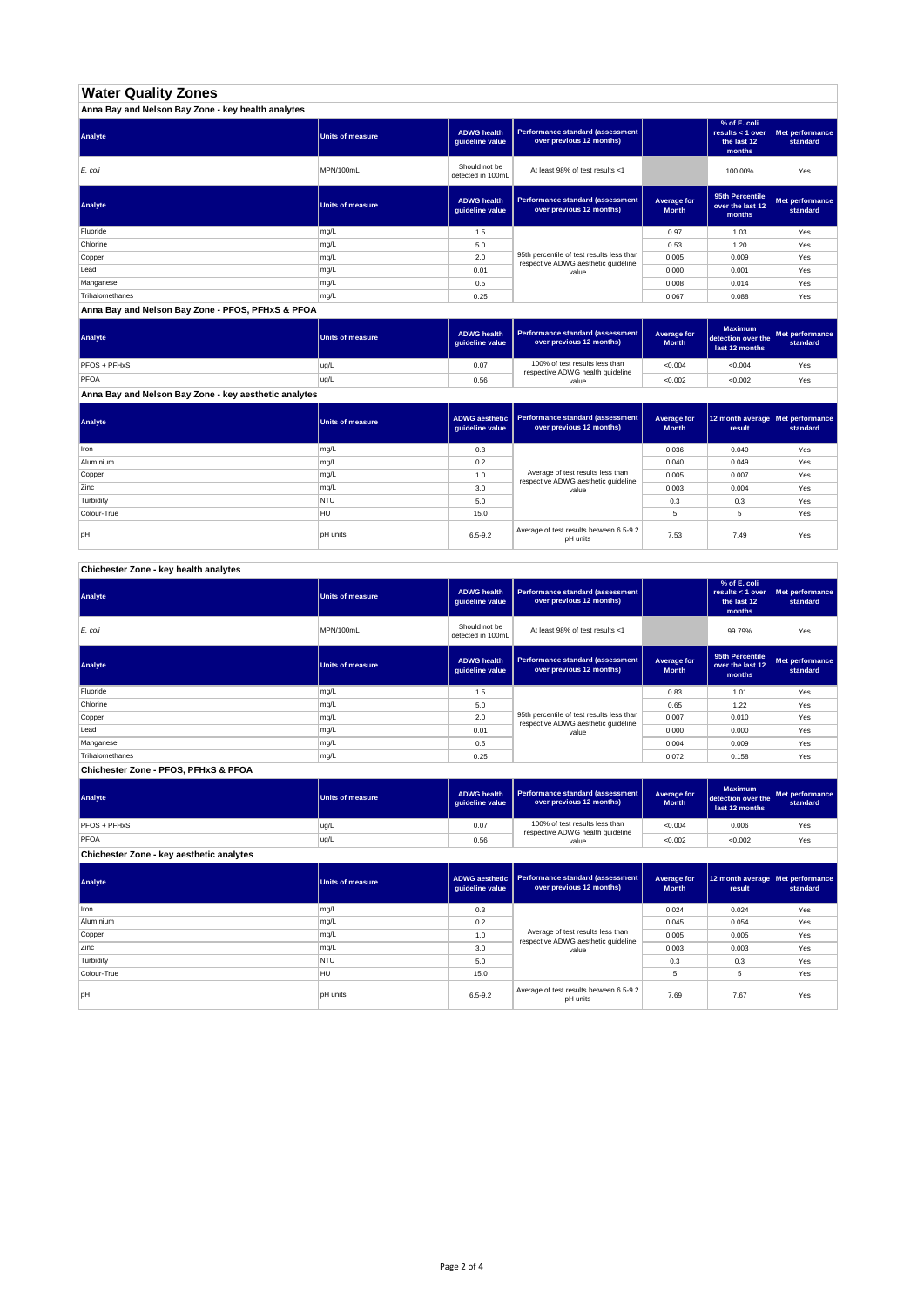| Grahamstown Zone - key health analytes |                         |                                       |                                                                                  |                             |                                                           |                             |  |  |  |
|----------------------------------------|-------------------------|---------------------------------------|----------------------------------------------------------------------------------|-----------------------------|-----------------------------------------------------------|-----------------------------|--|--|--|
| Analyte                                | <b>Units of measure</b> | <b>ADWG health</b><br>guideline value | Performance standard (assessment<br>over previous 12 months)                     |                             | % of E. coli<br>results < 1 over<br>the last 12<br>months | Met performance<br>standard |  |  |  |
| E. coli                                | MPN/100mL               | Should not be<br>detected in 100mL    | At least 98% of test results <1                                                  |                             | 100.00%                                                   | Yes                         |  |  |  |
| Analyte                                | <b>Units of measure</b> | <b>ADWG health</b><br>guideline value | Performance standard (assessment<br>over previous 12 months)                     | Average for<br><b>Month</b> | 95th Percentile<br>over the last 12<br>months             | Met performance<br>standard |  |  |  |
| Fluoride                               | mg/L                    | 1.5                                   |                                                                                  | 0.98                        | 1.04                                                      | Yes                         |  |  |  |
| Chlorine                               | mg/L                    | 5.0                                   |                                                                                  | 0.58                        | 1.22                                                      | Yes                         |  |  |  |
| Copper                                 | mg/L                    | 2.0                                   | 95th percentile of test results less than<br>respective ADWG aesthetic quideline | 0.005                       | 0.042                                                     | Yes                         |  |  |  |
| Lead                                   | mg/L                    | 0.01                                  | value                                                                            | 0.000                       | 0.001                                                     | Yes                         |  |  |  |
| Manganese                              | mg/L                    | 0.5                                   |                                                                                  | 0.011                       | 0.015                                                     | Yes                         |  |  |  |
| Trihalomethanes                        | mg/L                    | 0.25                                  |                                                                                  | 0.093                       | 0.131                                                     | Yes                         |  |  |  |
| Grahamstown Zone - PFOS, PFHxS & PFOA  |                         |                                       |                                                                                  |                             |                                                           |                             |  |  |  |

| Analyte                                   | Units of measure | <b>ADWG health</b><br>guideline value | Performance standard (assessment<br>over previous 12 months) | <b>Average for</b><br><b>Month</b> | <b>Maximum</b><br>detection over the<br>last 12 months | Met performance<br>standard |
|-------------------------------------------|------------------|---------------------------------------|--------------------------------------------------------------|------------------------------------|--------------------------------------------------------|-----------------------------|
| PFOS + PFHxS                              | ug/L             | 0.07                                  | 100% of test results less than                               | < 0.004                            | 0.008                                                  | Yes                         |
| PFOA                                      | ug/L             | 0.56                                  | respective ADWG health guideline<br>value                    | < 0.002                            | < 0.002                                                | Yes                         |
| Grahamstown Zone - key aesthetic analytes |                  |                                       |                                                              |                                    |                                                        |                             |

| Analyte     | <b>Units of measure</b> | quideline value | ADWG aesthetic   Performance standard (assessment<br>over previous 12 months) | Average for<br><b>Month</b> | 12 month average   Met performance<br>result | standard |
|-------------|-------------------------|-----------------|-------------------------------------------------------------------------------|-----------------------------|----------------------------------------------|----------|
| Iron        | mg/L                    | 0.3             |                                                                               | 0.036                       | 0.033                                        | Yes      |
| Aluminium   | mg/L                    | 0.2             |                                                                               | 0.042                       | 0.049                                        | Yes      |
| Copper      | mg/L                    | 1.0             | Average of test results less than<br>respective ADWG aesthetic quideline      | 0.006                       | 0.012                                        | Yes      |
| Zinc        | mg/L                    | 3.0             | value                                                                         | 0.004                       | 0.005                                        | Yes      |
| Turbidity   | <b>NTU</b>              | 5.0             |                                                                               | 0.3                         | 0.2                                          | Yes      |
| Colour-True | <b>HU</b>               | 15.0            |                                                                               |                             | 5                                            | Yes      |
| pH          | <b>pH</b> units         | $6.5 - 9.2$     | Average of test results between 6.5-9.2<br>pH units                           | 7.53                        | 7.53                                         | Yes      |

## **Gresford Zone - key health analytes**

| the last 12<br>standard<br>months                                                     |
|---------------------------------------------------------------------------------------|
| Yes<br>100.00%                                                                        |
| 95th Percentile<br>Met performance<br>over the last 12<br>standard<br>months          |
| Yes                                                                                   |
|                                                                                       |
| <b>Maximum</b><br>Met performance<br>detection over the<br>standard<br>last 12 months |
| Yes                                                                                   |
| Yes                                                                                   |
|                                                                                       |
| 12 month average   Met performance<br>standard                                        |
| 1.32<br>< 0.004<br>< 0.002<br>result                                                  |

| Analyte   | <b>Units of measure</b> |             | ADWG aesthetic   Performance standard (assessment  <br>over previous 12 months)<br>auideline value l |      | 12 month average Met performance<br>result | standard |
|-----------|-------------------------|-------------|------------------------------------------------------------------------------------------------------|------|--------------------------------------------|----------|
| Turbidity | <b>NTU</b>              | 5.0         | Average of test results less than<br>respective ADWG aesthetic quideline<br>value                    | 0.1  | 0.2                                        | Yes      |
| pH        | <b>pH</b> units         | $6.5 - 9.2$ | Average of test results between 6.5-9.2<br>pH units                                                  | 7.69 | 7.98                                       | Yes      |